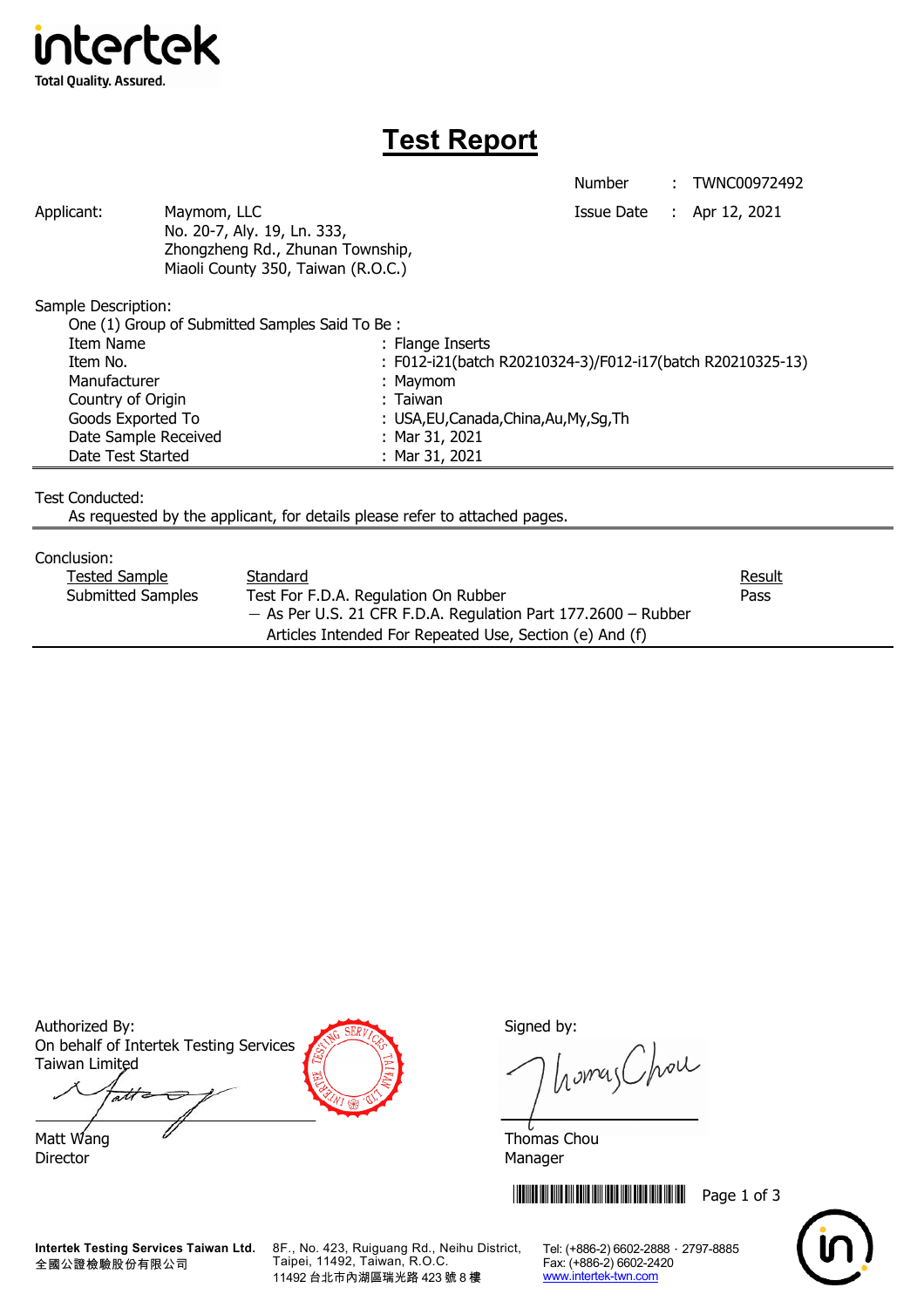

Number : TWNC00972492

Test Conducted :

## **Test For F.D.A. Regulation On Rubber**

With reference to the U.S. 21 CFR Food and Drug Administration part 177.2600 - rubber articles intended for repeated use, section (e) and (f).

| Test Sample: (1)              |                    |                             |
|-------------------------------|--------------------|-----------------------------|
| Test Item                     | Result $(mq/in^2)$ | Limit (mg/in <sup>2</sup> ) |
| Water Extractable Content     |                    |                             |
| First 7 Hours Extraction      | < 0.1              | 20                          |
| Succeeding 2 Hours Extraction | < 0.1              |                             |
| N-Hexane Extractable Content  |                    |                             |
| First 7 Hours Extraction      | 9.9                | 175                         |
| Succeeding 2 Hours Extraction | 0.2                | 4                           |

| Test Sample: (2)              |                    |                             |
|-------------------------------|--------------------|-----------------------------|
| Test Item                     | Result $(mq/in^2)$ | Limit (mg/in <sup>2</sup> ) |
| Water Extractable Content     |                    |                             |
| First 7 Hours Extraction      | < 0.1              | 20                          |
| Succeeding 2 Hours Extraction | < 0.1              |                             |
| N-Hexane Extractable Content  |                    |                             |
| First 7 Hours Extraction      | 11.5               | 175                         |
| Succeeding 2 Hours Extraction | 1.4                | 4                           |

Remarks :  $\lt$  = Less than

Tested Components:

(1) Semitransparent soft plastic (F012-i21)

(2) Semitransparent soft plastic (F012-i17)





8F., No. 423, Ruiguang Rd., Neihu District, Taipei, 11492, Taiwan, R.O.C. 11492 台北市內湖區瑞光路 423 號 8 樓

Tel: (+886-2) 6602-2888 · 2797-8885 Fax: (+886-2) 6602-2420 www.intertek-twn.com